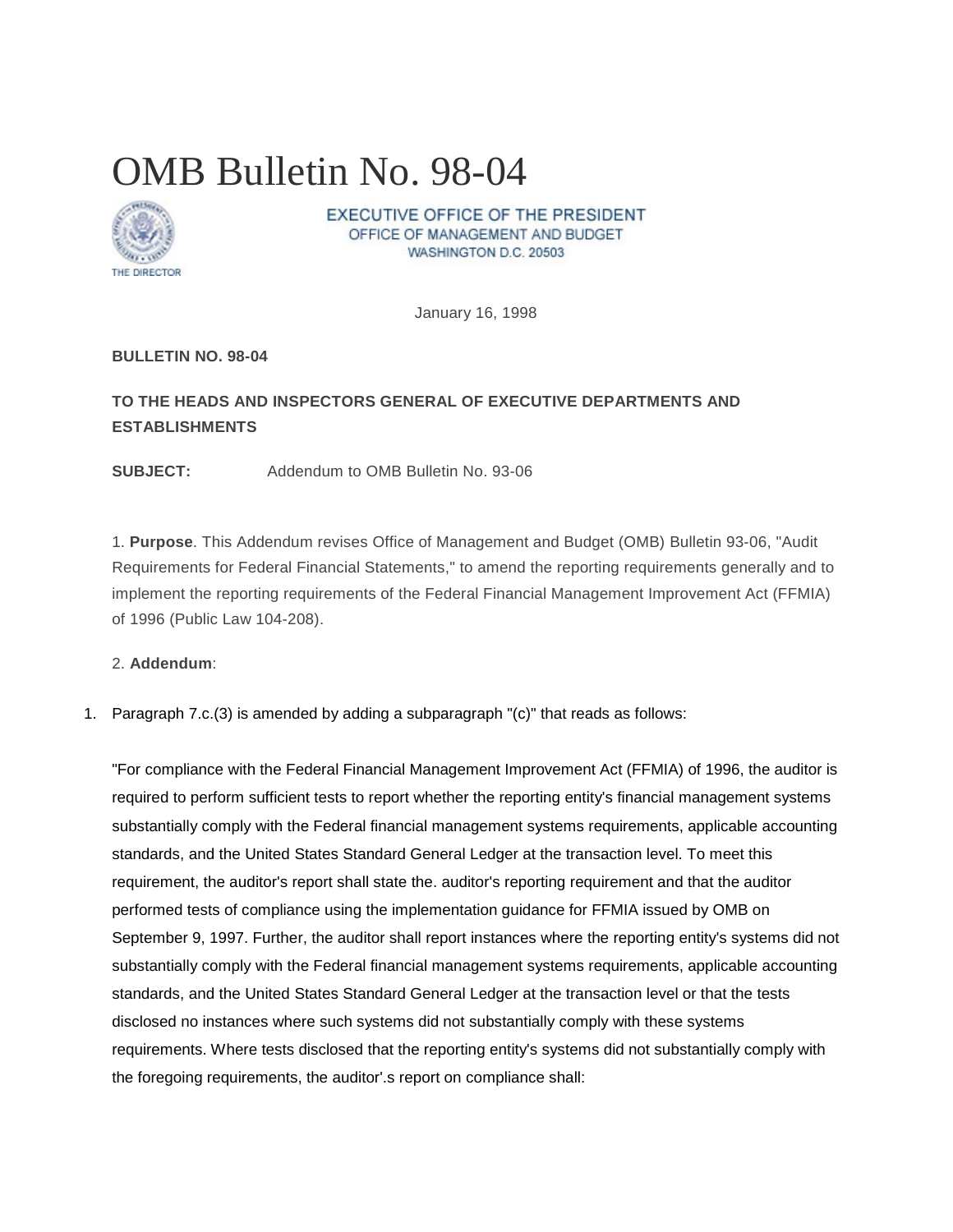(i) Identify the entity or organization responsible for the financial management systems that were found not to comply with the requirements.

(ii) Include all facts pertaining to the noncompliance, including:

(A) the nature and extent of the noncompliance;

(B) the primary reason or cause of the noncompliance; and

(C) any relevant comments from reporting entity management or employees responsible for the noncompliance.

(iii) Provide recommended remedial actions and the time frames to implement such actions."

Appendix B is amended to include FFMIA and OMB Memorandum M-97-13, "Computer Difficulties Due to the Year 2000 -- Progress Reports," dated May 7, 1997.

Paragraph 7.c.(3) is amended by adding a subparagraph "(d)" that reads as

"The auditor's report on compliance shall state whether or not providing an opinion on compliance was an objective of the audit."

Appendix C is added to provide illustrative auditor reporting guidance. Use of this reporting language is not required. It is provided to assist the auditor in reporting in accordance with the 1994 revision of *Government Auditing Standards* and this Addendum.

3 . **Effective Date**. This Addendum is effective for audits of Federal financial statements as of and for the year ended September 30, 1997.

4. **Inquiries**. Further information regarding this Addendum may be obtained by contacting the Office of Federal Financial Management, OMB, Washington, DC 20503, telephone (202) 395-3993.

**Franklin D. Raines** *Director*

Attachment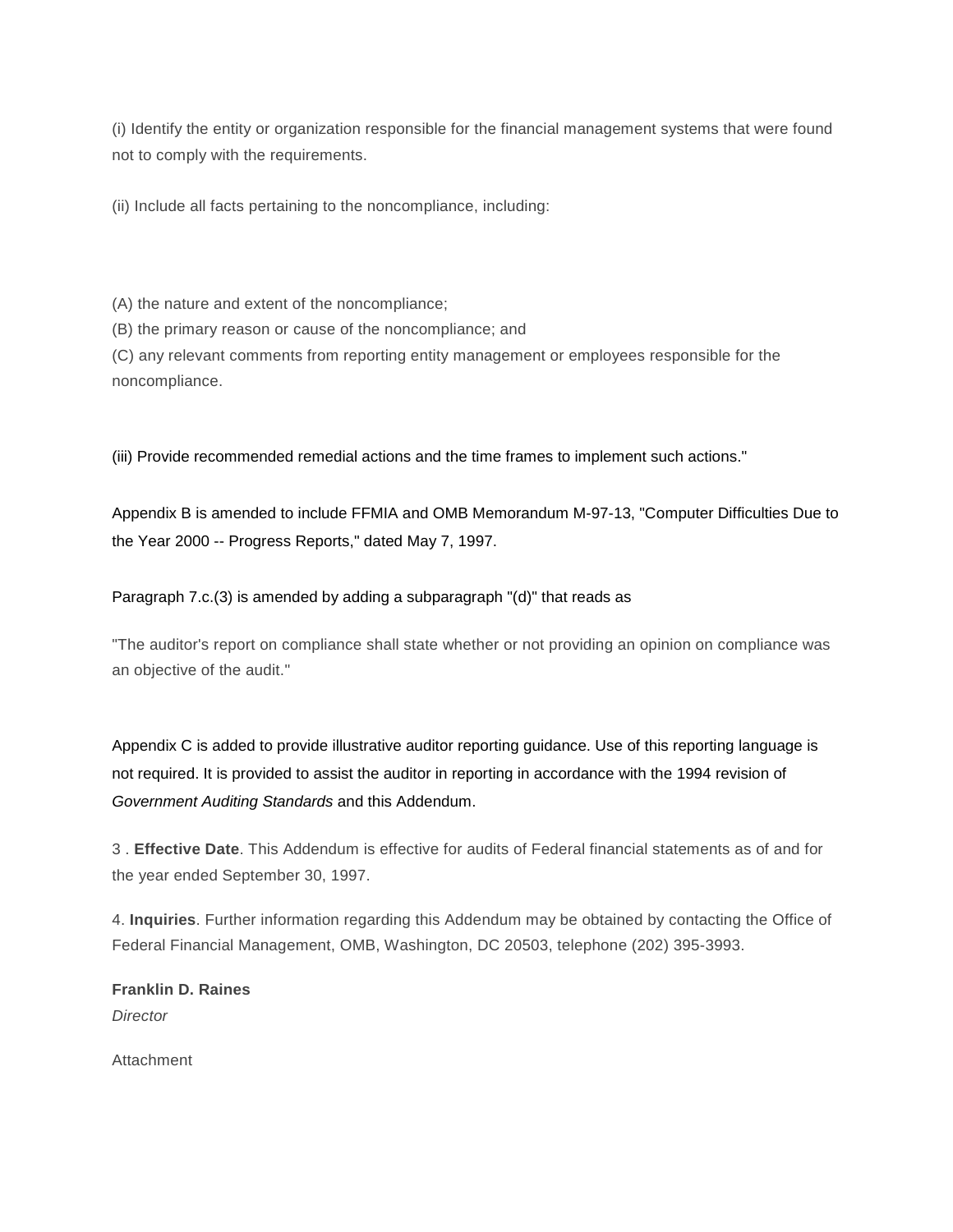## **APPENDIX C**

# **Illustrative Auditor Reporting on Compliance with Laws and Regulations based on an Audit of Federal Financial Statements Performed in Accordance with OMB Bulletin 93-06, "Audit Requirements for Federal Financial Statements," as Amended**

## [Addressee]

We have audited the financial statements of [Name of Federal Agency] as of and for the year ended September 30, 19xx, and have issued our report thereon dated March 1, xxxx. We conducted our audit in accordance with: generally accepted auditing standards; the standards applicable to financial audits contained in *Government Auditing Standards*, issued by the Comptroller General of the United States; and, Office of Management and Budget (OMB) Bulletin No. 93-06, "Audit Requirements for Federal Financial Statements," as amended.

The management of [Name of Federal Agency] is responsible for complying with laws and regulations applicable to the agency. As part of obtaining reasonable assurance about whether the agency's financial statements are free of material misstatement, we performed tests of its compliance with certain provisions of laws and regulations, noncompliance with which could have a direct and material effect on the determination of financial statement amounts and certain other laws and regulations specified in OMB Bulletin 93-06, as amended, including the requirements referred to in the Federal Financial Management Improvement Act (FFMIA) of 1996.

The results of our tests of compliance with the laws and regulations described in the preceding paragraph disclosed instances of noncompliance with the following laws and regulations that are required to be reported under *Government Auditing Standards* and OMB Bulletin 93-06, which are described below [or in an accompanying schedule].

List laws and regulations for which noncompliance was disclosed exclusive of FFMI[A1/](https://www.whitehouse.gov/omb/bulletins_b98-04#1)

The results of our tests of compliance disclosed no instances of noncompliance with other laws and regulations discussed in the preceding paragraph.

Under FFMIA, we are required to report whether the agency's financial management systems substantially comply with the Federal financial management systems requirements, applicable accounting standards, and the United States Standard General Ledger at the transaction level. To meet this requirement, we performed tests of compliance using the implementation guidance for FFMIA issued by OMB on September 9, 1997.